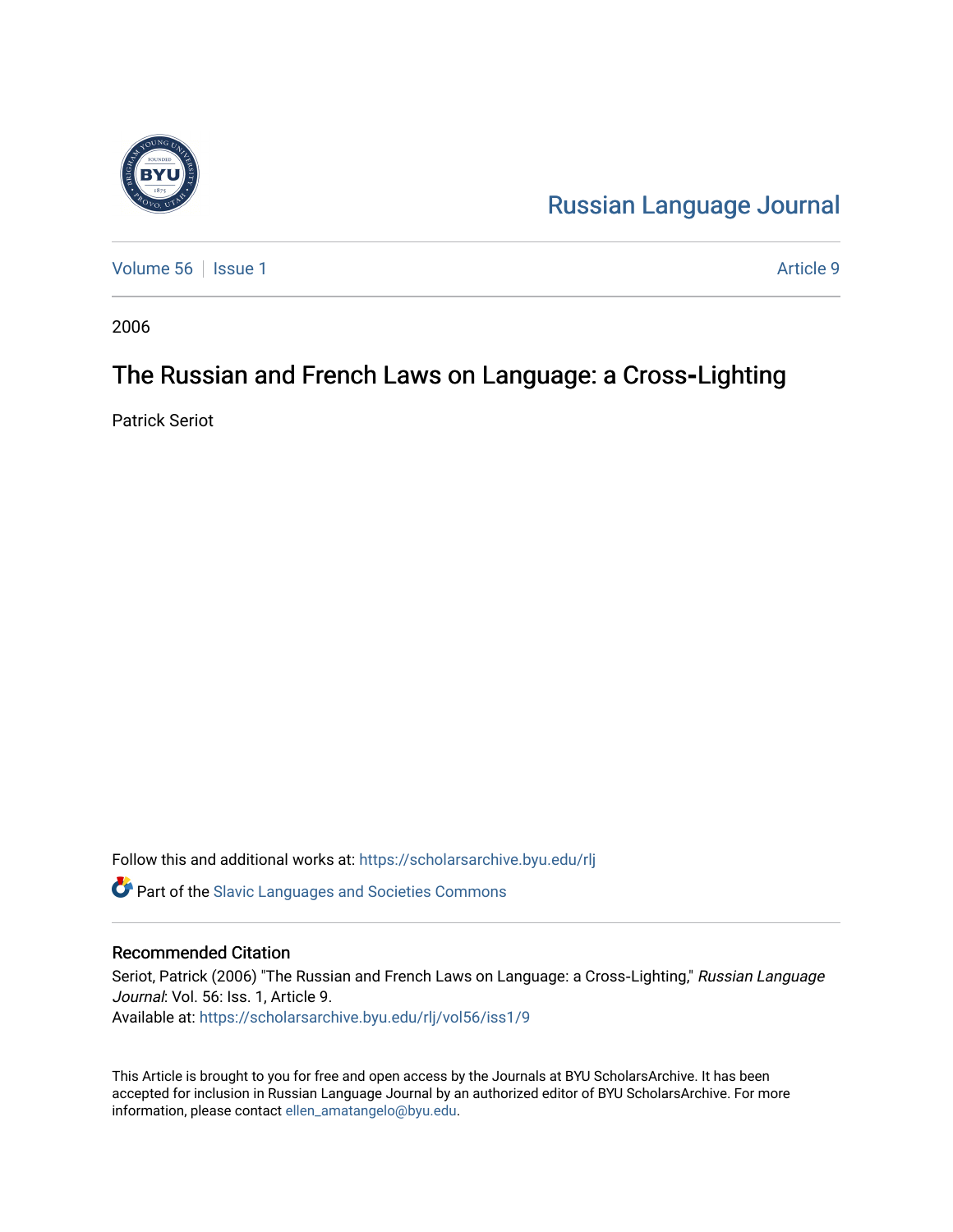### **The Russian and French Laws on Language: a Cross‐Lighting**

## *Patrick Seriot*

Comparison often allows a better understanding of a phenomenon than monographs. Cross‐lighting can reveal details which would have remained unnoticed under direct lighting.

On June 1st, 2005 the Russian law on language was adopted (Law No. 53‐ FZ: «O gosudarstvennom jazyke Rossijskoj Federatsii»: «On the state language of the Russian Federation»). It has a few features both similar and divergent with the French law on language, adopted on August 4th, 1994 (Law No. 94‐665: «Loi relative à l'emploi de la langue française»: «Use of the French language act»). This essay is a comparative analysis of both laws.

First practical differences are to be noted. The French law has existed for twelve years now, and has been followed by regulations and activity reports of the state committee entrusted with the implementation of the law. Nothing similar exists for the Russian law, which was adopted only a year or so ago. Furthermore, the Russian text is almost twice shorter than the French one. For instance, in the field of commerce:

‐ Russian law: (art. 3‐10) «The State language is compulsory in commercial advertisement»

‐ French law: (art. 4) «In designation, offer, presentation, directions for use, description of the scope and conditions of guarantee of goods or services, in invoices and bills, the use of the French language is compulsory. The same clause is to be applied to any written, oral or audiovisual advertisement».

The French law is a set of measures aimed at the protection of the consumer, whereas the Russian law insists on the right of the citizens to use the State language. The French law has legal consequences, explaining that if a contract has been signed between a French company and a foreign one, a French version of the contract is compulsory, and both versions will be legally binding, whereas the Russian law rather insists on the «defense of the norms of the language» (art. 1‐3).

Nonetheless both laws present striking similarities.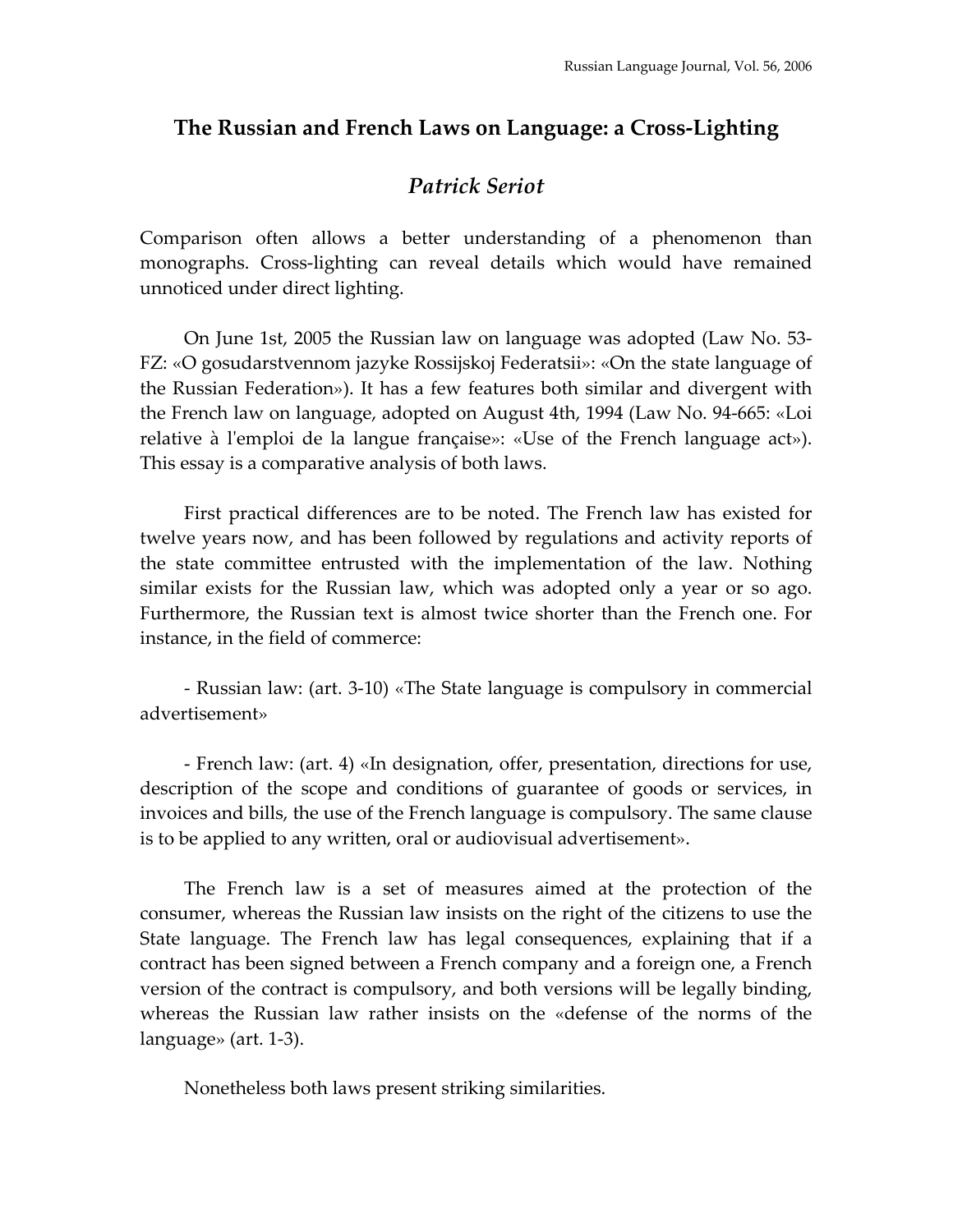Both have a preamble, which explains the general scope and aim of the law; it is a general statement about the object of the law: the state language, its official status, and the circumstances and conditions in which its usage is compulsory. This object is called the «State language» in Russia and the «Language of the Republic» in France, but that does not seem to make any difference: what is at stake is the *official* use of the language. The private use of the language is not taken into account in either laws (the French law says that «the present law applies to public matters», art. 20). In spite of this similar scope, the limits of the private and the public spheres vary in both countries. In the Russian text this distinction is not really clear.

Both preambles underline that the aim of the law is to defend and protect the right of the citizens to use the official language. But the Russian law adds the protection and the development of «language culture», which implies the *forms* of the language themselves.

If both laws are aimed at «defending» and «protecting» the language, it means that those languages are in danger. In France as in Russia, the main danger is obviously the massive presence of English. This language is never explicitly named, but the French regulations admit that some foreign words «can be admitted without translation if they are commonly used in everyday speech or adopted in accordance with international conventions». The examples are «on/off, made in, copyright» (Official note, March 19th, 1996, § 2.1.1). Thus, both Russian and French are presented as being on the edge of becoming endangered languages.

Both laws stipulate that foreign words should be banned from the official or public use of the language (in France, mainly in contracts), unless there is no equivalent for them. But the Russian texts says : «it is not admitted to use words and expressions which do not correspond to the norms of contemporary Russian literary language, with the exception of foreign words which have no equivalents ['analogi'] commonly used in Russian» (art. 1‐6). The French text says: «Contracts cannot contain foreign expressions or terms if there is a French expression or term with the same meaning, approved in the conditions provided for in the regulations on the enrichment of the French language» (art. 5).

The history of language policy in both states is different, which explains the difference of terminology. The Russian law establishes the official *status* of Russian as a state language, which, surprisingly enough, was not the case in the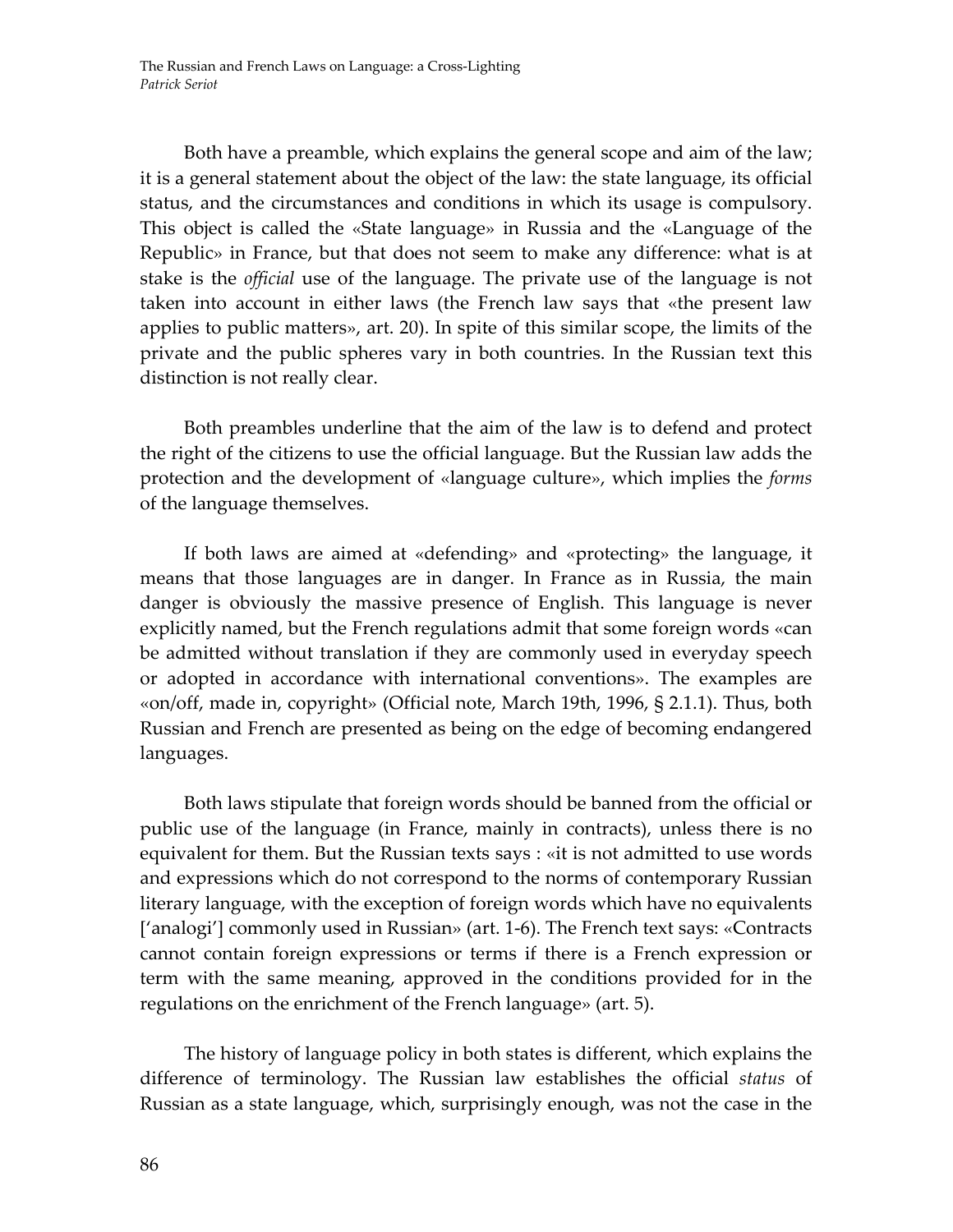Soviet Union, whereas the French law specifies the conditions in which the «language of the Republic» is of compulsory use. The Russian law draws a clear distinction between Russian, the official language of the Russian Federation, that is to say of the whole State, and the official languages of the other «subjects of the Federation», which are official only within the borders of the autonomous republics and territories, along with Russian (for instance, Tatar in Tatarstan). It is true that the status of the official languages of the subjects of the Russian Federation and the status of the «regional languages» in France is extremely different. But in both texts it is stated that the use of the official language is not incompatible with the local languages:

- ‐ Russian law, art. 1‐7: «The binding character of the use of the State language of the Russian Federation must not be interpreted as a denial or a restriction of use of the State languages of the Republics belonging to the Russian Federation and of the languages of the peoples of the Russian Federation.
- French law, art. 21: «The present Act will be implemented without prejudice to the legal provisions on regional languages in France, and it will not preclude their use».

Unlike its French counterpart, the Russian law makes it explicit that the people who do not master the State language have the right to be helped by translators «to defend their rights and legitimate interests» (art. 5‐2). But it is not clear whether that concerns the citizens of the state or foreigners.

The unsaid is not less interesting than what is explicitly stated. The Russian law underlines that the spelling and punctuation norms of the State language fall within the competence of the government (art. 1-3), but it does not say anything about the recent obligation to use only the cyrillic alphabet on the whole territory of the Federation (even in Republics which had already adopted the Latin alphabet, like Tatarstan or Carelia). Nor does it say anything about the practical necessity to use the Latin alphabet in e‐mail. It does not address the problem of the language for giving orders in the army: are minority language‐speaking soldiers allowed not to know Russian?

Now let us turn to the linguistic aspect of those texts.

Both laws have been the object of many sarcasms. The French law has been accused of backwardness, arrogance, especially in the English‐speaking world,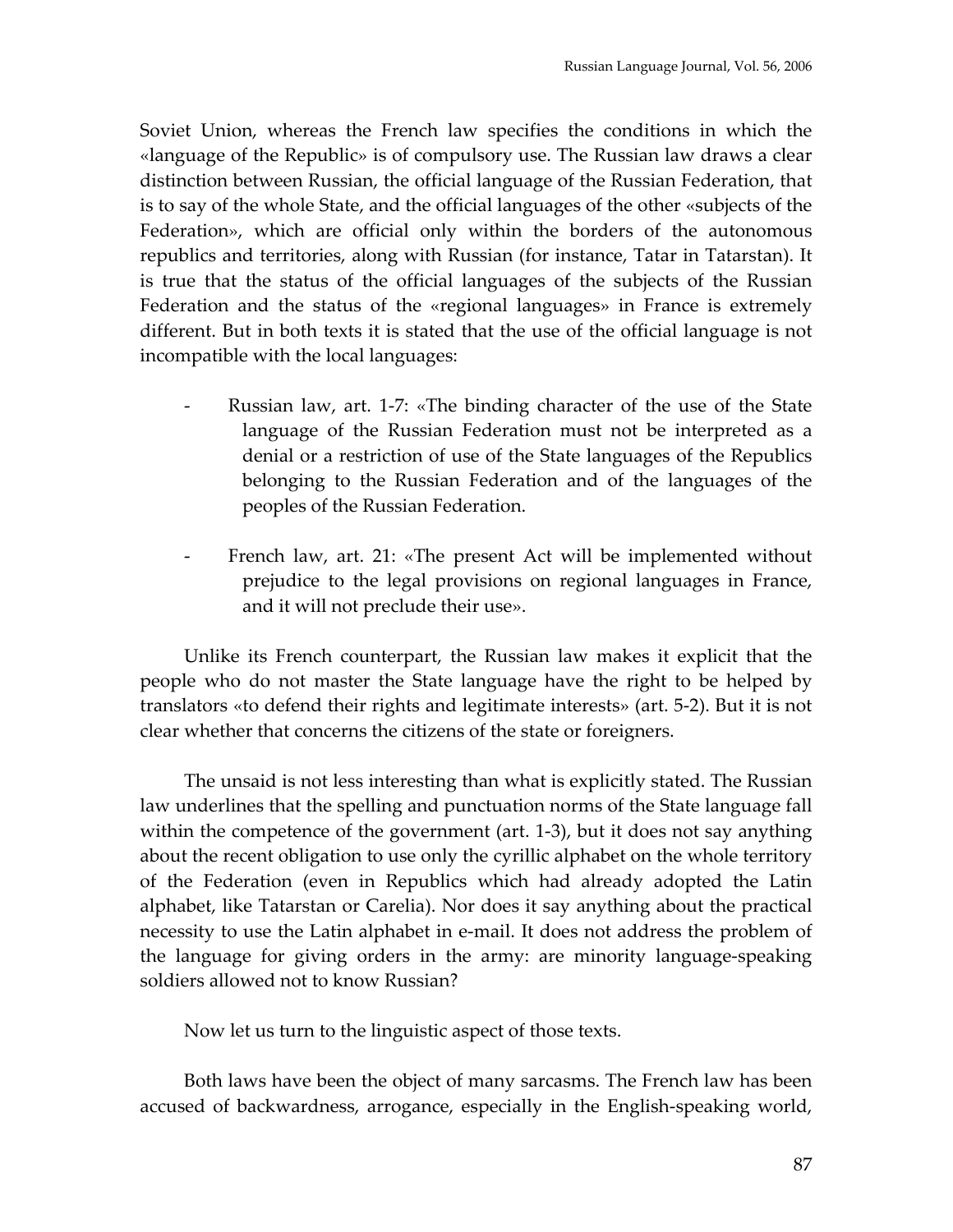where it was nicknamed the «law allgood», by the morpheme-to-morpheme translation of the name of the Minister who introduced it: Mr. Toubon. In Russia, immediately after the law on language was adopted, many journalists and commentators noticed in a disparaging tone that it was self‐contradictory. For instance an article of the law explains that a foreign word can be accepted for official use only if there is no equivalent ('analog') in Russian. A week later, a member of the international group of experts of the Council of Europe in the project «Linguistic policy for a multilingual and multicultural Europe», explained in an interview to *Rossijskaja Gazeta*, 7 June 2005, that the text of the law was full of stylistic mistakes. She adds: «Those who have drafted the law violate it immediately. […] It restricts the use of foreign words, but they use them. For instance, you will find the word 'analog' in the very article (1‐6) which stipulates this restriction». The question is: how can one know if a word is «really» foreign? It is an age‐old problem, which can be set in the dichotomy between *Lehnwörter* (adopted words, or words which were borrowed at a rather early time, and whose foreign origin is «not felt any longer», and *Fremdwörter* (real foreign words, or very recent loanwords, whose foreign origin is still felt). But where is the limit? Is 'analog' a foreign word? Should it be banned from official use? What about «kontrol'» (art. 4‐7)? Is borrowing an impoverishment or enrichment of a language? Is it the aim of a law to answer those questions?

In fact, the Russian law is too general and too short to give precise instructions. In France, a special committee (Délégation générale à la langue française) publishes regularly lists of proposed equivalents for foreign (mostly English) loanwords. Curiously, some words are adopted in current usage, while others are not. For instance *skateboard* became very quickly *planche à roulette*, and *walkman* became *balladeur* without difficulty. Both terms were the result of the committee's work. But when it proposed *remue‐méninges* for *brainstorming*, this proposal remained without effect.

In Russia no equivalent committee exists. Experts in the journal *Russkaja Rech* answer readersʹ questions about what should be said or not be said, but their advice is based only on moral authority. It is in newspapers that the controversy rages : «why should we say *sammit* when we have the expression *vstrecha v verkhakh*?». It should be noted that in Switzerland there is no official organization involved in language policy (except for the Rheto‐Romansch language). But many private associations are influential enough to force the Post administration, for instance, to withdraw its advertizing in English.